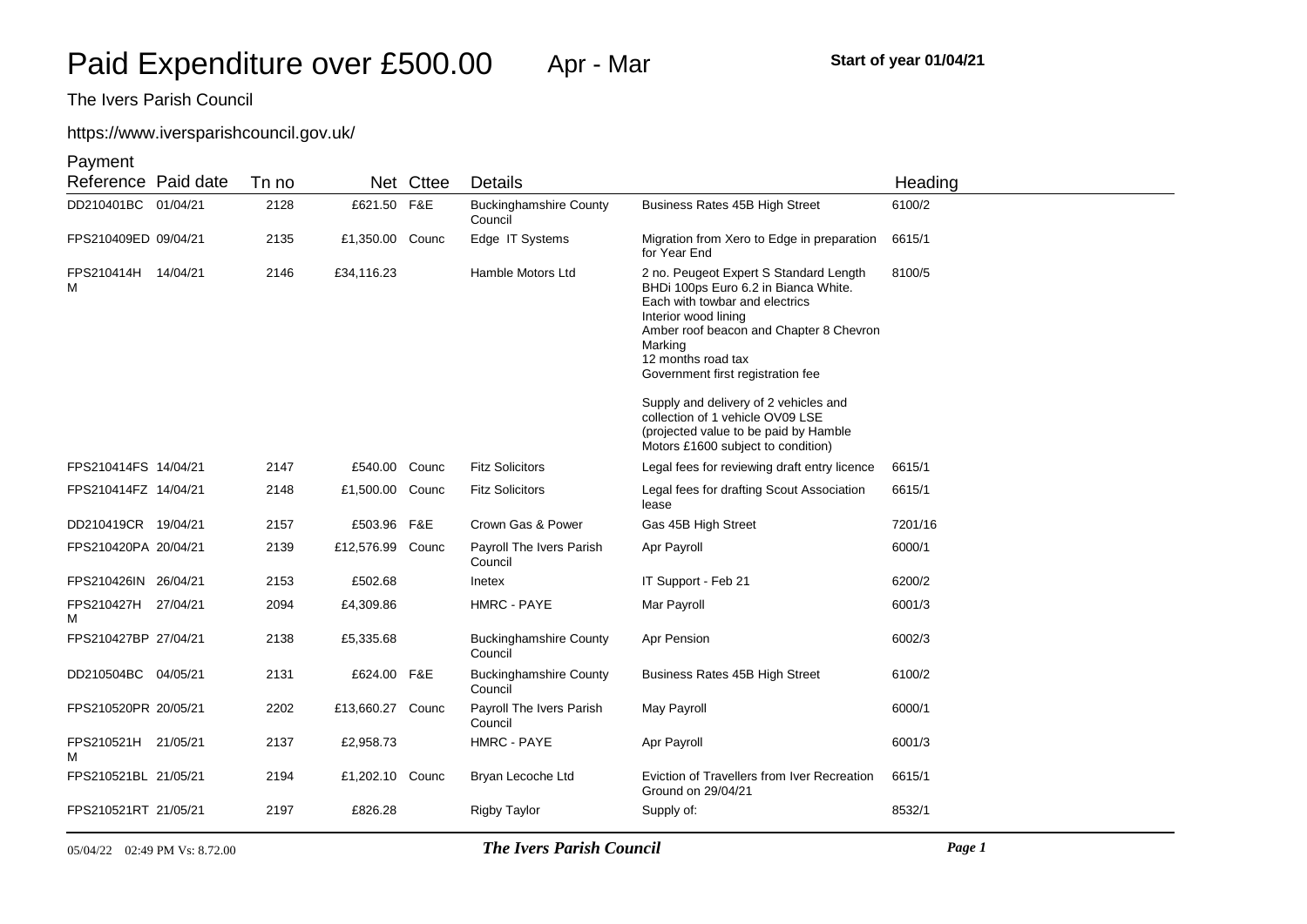# https://www.iversparishcouncil.gov.uk/

| Reference Paid date        |          | Tn no |                  | Net Cttee | <b>Details</b>                           |                                                                                                                    | Heading |
|----------------------------|----------|-------|------------------|-----------|------------------------------------------|--------------------------------------------------------------------------------------------------------------------|---------|
| FPS210521SS 21/05/21       |          | 2201  | £3,490.85        |           | <b>SSE Southern Electric</b>             | Street Lighting - Apr & May                                                                                        | 8530/1  |
| FPS210521BP 21/05/21       |          | 2203  | £5,876.96        |           | <b>Buckinghamshire County</b><br>Council | May Pension                                                                                                        | 6002/3  |
| FPS210521O 21/05/21        |          | 2214  | £3,629.17 Counc  |           | Oneill Homer                             | Neighbourhood Plan to review consultation<br>responses, amendments to Plan and<br>Policies and landscape appraisal | 6630    |
| DD210521PW 21/05/21        |          | 2218  | £7,864.00 F&E    |           | <b>PWLB</b>                              | Loan Repayment Jubilee Pavilion                                                                                    | 7612    |
| DD210601BC 01/06/21        |          | 2167  | £624.00 F&E      |           | <b>Buckinghamshire County</b><br>Council | <b>Business Rates 45B High Street</b>                                                                              | 6100/2  |
| FPS210604IB 04/06/21       |          | 2224  | £3,283.37        |           | <b>BHIB Councils Insurance</b>           | Annual Motor Insurance                                                                                             | 6605    |
| FPS210604BH 04/06/21       |          | 2225  | £6,653.27        |           | <b>BHIB Councils Insurance</b>           | Annual Insurance                                                                                                   | 6605    |
| FPS210615HT 15/06/21       |          | 2242  | £750.00 OS&H     |           | <b>Heritage Tree Services</b>            | Tree work at Iver Recreation Ground as<br>per Quote No: 02637                                                      | 7833    |
|                            |          |       |                  |           |                                          | £750.00 ex VAT                                                                                                     |         |
| FPS210618H 18/06/21<br>м   |          | 2204  | £3,489.26        |           | <b>HMRC - PAYE</b>                       | May PAYE                                                                                                           | 6001/3  |
| FPS210618PR 18/06/21       |          | 2254  | £12,576.19 Counc |           | Payroll The Ivers Parish<br>Council      | Jun Payroll                                                                                                        | 6000/1  |
| FPS210618BC 18/06/21       |          | 2256  | £5,335.68        |           | <b>Buckinghamshire County</b><br>Council | Jun Pension                                                                                                        | 6002/3  |
| FPS210621IT 21/06/21       |          | 2265  | £1,725.00        | Counc     | Inetex                                   | Migration to new domain name and setup<br>and support for new councillors                                          | 6200/2  |
| CARD210624 24/06/21<br>CC. |          | 2280  | £724.97 Counc    |           | Costco                                   | 3 x ipads                                                                                                          | 6200/3  |
|                            |          |       |                  |           |                                          | Apple iPad 8th Gen, 10.2 Inch, WiFi, 32GB<br>in Space Grey, MYL92B/A                                               |         |
| FPS210625O                 | 25/06/21 | 2285  | £550.00 Counc    |           | Oneill Homer                             | Neighbourhood Plan Reg 14 Briefing<br>Session with councillors and public                                          | 8999    |
| DD210701BC 01/07/21        |          | 2305  | £624.00 F&E      |           | <b>Buckinghamshire County</b><br>Council | Business Rates 45B High Street                                                                                     | 7100/16 |
| FPS210702W 02/07/21        |          | 2289  | £6,331.70        |           | <b>Window Flowers</b>                    | <b>Hanging Baskets</b>                                                                                             | 6500/2  |
| FPS210702GB 02/07/21       |          | 2294  | £520.00          |           | Golden Berry Maintenance<br>Ltd          | Cleaning - May                                                                                                     | 7940/16 |
| DD210707AS 07/07/21        |          | 2312  | £533.45 Counc    |           | All Star                                 | Fuel                                                                                                               | 8100/1  |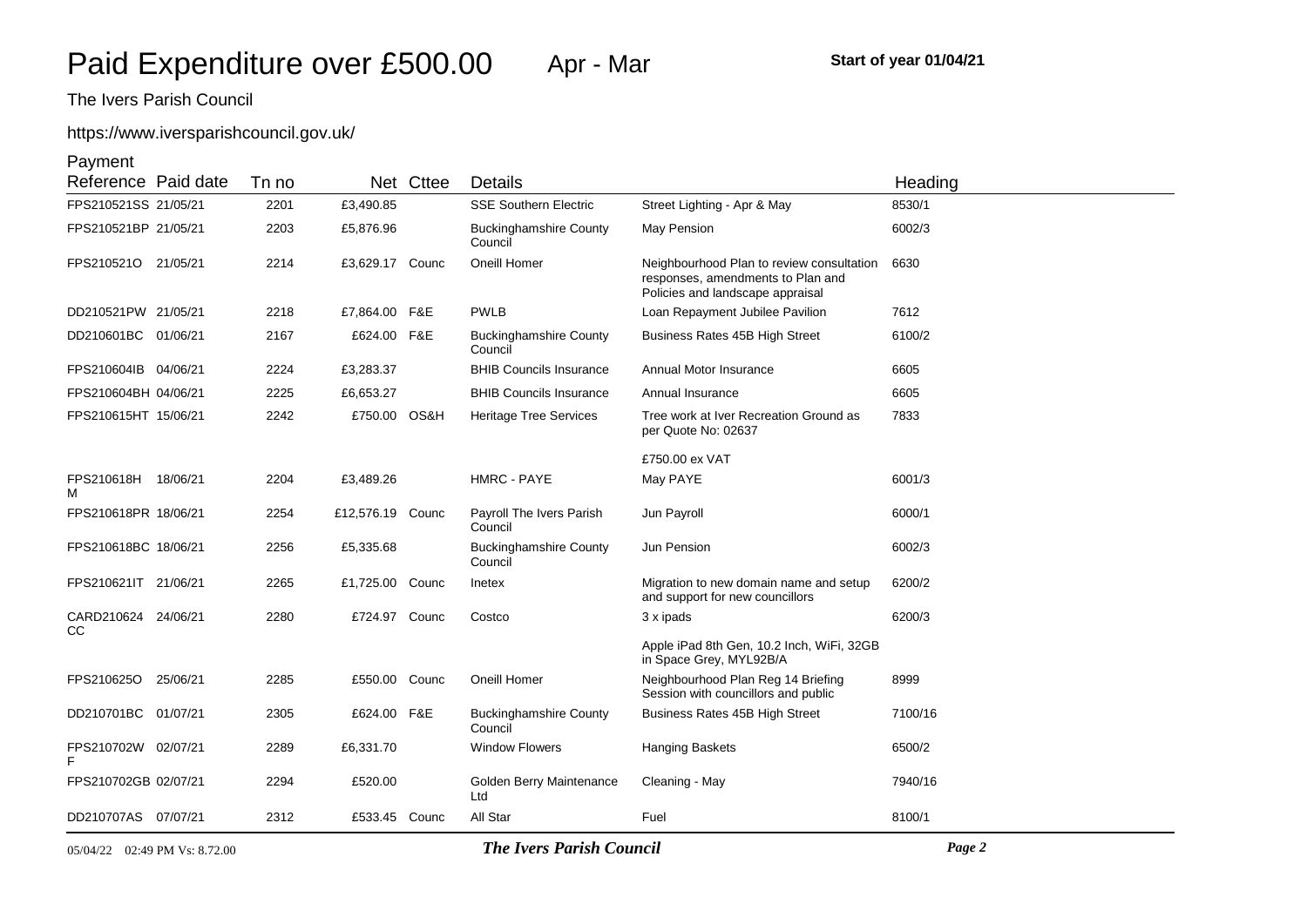# https://www.iversparishcouncil.gov.uk/

| Reference Paid date      |          | Tn no |                  | Net Cttee | <b>Details</b>                                |                                                                                                                          | Heading |
|--------------------------|----------|-------|------------------|-----------|-----------------------------------------------|--------------------------------------------------------------------------------------------------------------------------|---------|
| FPS210720H 20/07/21<br>м |          | 2255  | £3,968.47        |           | HMRC - PAYE                                   | Jun PAYE                                                                                                                 | 6000/2  |
| FPS210720PA 20/07/21     |          | 2309  | £12,596.66 Counc |           | Payroll The Ivers Parish<br>Council           | Jul Payroll                                                                                                              | 6000/1  |
| FPS210720PE 20/07/21     |          | 2310  | £5,345.94        |           | <b>Buckinghamshire County</b><br>Council      | Jul Pension                                                                                                              | 6000/3  |
| FPS230721FH 23/07/21     |          | 2328  | £2,325.00 F&E    |           | Furlong and Higgs                             | To install corridor fire door and frame at<br>45B High Street - E6930BH/lo                                               | 8400    |
| FPS210723NS 23/07/21     |          | 2334  | £546.30 F&E      |           | Nationwide Fire and Security<br>UK Ltd        | One-Year maintenance (Bronze) of fire<br>and intruder alarm systems at the Parish<br>Council's offices, 45b High Street. | 7107/16 |
| FPS210723N<br>w          | 23/07/21 | 2335  | £667.30 F&E      |           | Nationwide Fire and Security<br><b>UK Ltd</b> | One-Year maintenance (Bronze) of fire and 7107/1<br>intruder alarm systems at the Jubilee<br>Pavilion and the Workshop   |         |
| FPS210723EC 23/07/21     |          | 2337  | £1,006.01 OS&H   |           | <b>SSE Enterprise Contracting</b>             | Maintenance in Contract - Jun                                                                                            | 8530/2  |
| PFS210802SS 02/08/21     |          | 2342  | £880.65          |           | <b>SSE Southern Electric</b>                  | Iver Recreation Ground Q1                                                                                                | 7203/5  |
| DD210802BC 02/08/21      |          | 2363  | £624.00 F&E      |           | <b>Buckinghamshire County</b><br>Council      | <b>Business Rates 45B High Street</b>                                                                                    | 7100/16 |
| DD210804PW 04/08/21      |          | 2313  | £13,631.50       |           | <b>PWLB</b>                                   | Loan Repayment 45B High Street                                                                                           | 6112/2  |
| FPS210809ET 09/08/21     |          | 2347  | £1,006.01 OS&H   |           | <b>SSE Enterprise Contracting</b>             | Maintenance in Contract - Jul                                                                                            | 8530/2  |
| FPS210809FT 09/08/21     |          | 2358  | £2,250.00 Counc  |           | <b>Forward Trust</b>                          | 1 x grounds team operative for labour                                                                                    | 6000/1  |
| FPS210813SS 13/08/21     |          | 2343  | £1,047.18 F&E    |           | <b>SSE Southern Electric</b>                  | Iver Recreation Ground Q2                                                                                                | 7203/5  |
| FPS210813GE 13/08/21     |          | 2349  | £2,639.98 Counc  |           | George Browns                                 | 2 x Stihl Brushcutter Cordless Strimmer<br>with battery backpack, battery, support<br>cushion and weight kits.           | 8200/2  |
| FPS210813G<br>O          | 13/08/21 | 2368  | £680.00          |           | Golden Berry Maintenance<br>Ltd               | Cleaning - Jul                                                                                                           | 7940/16 |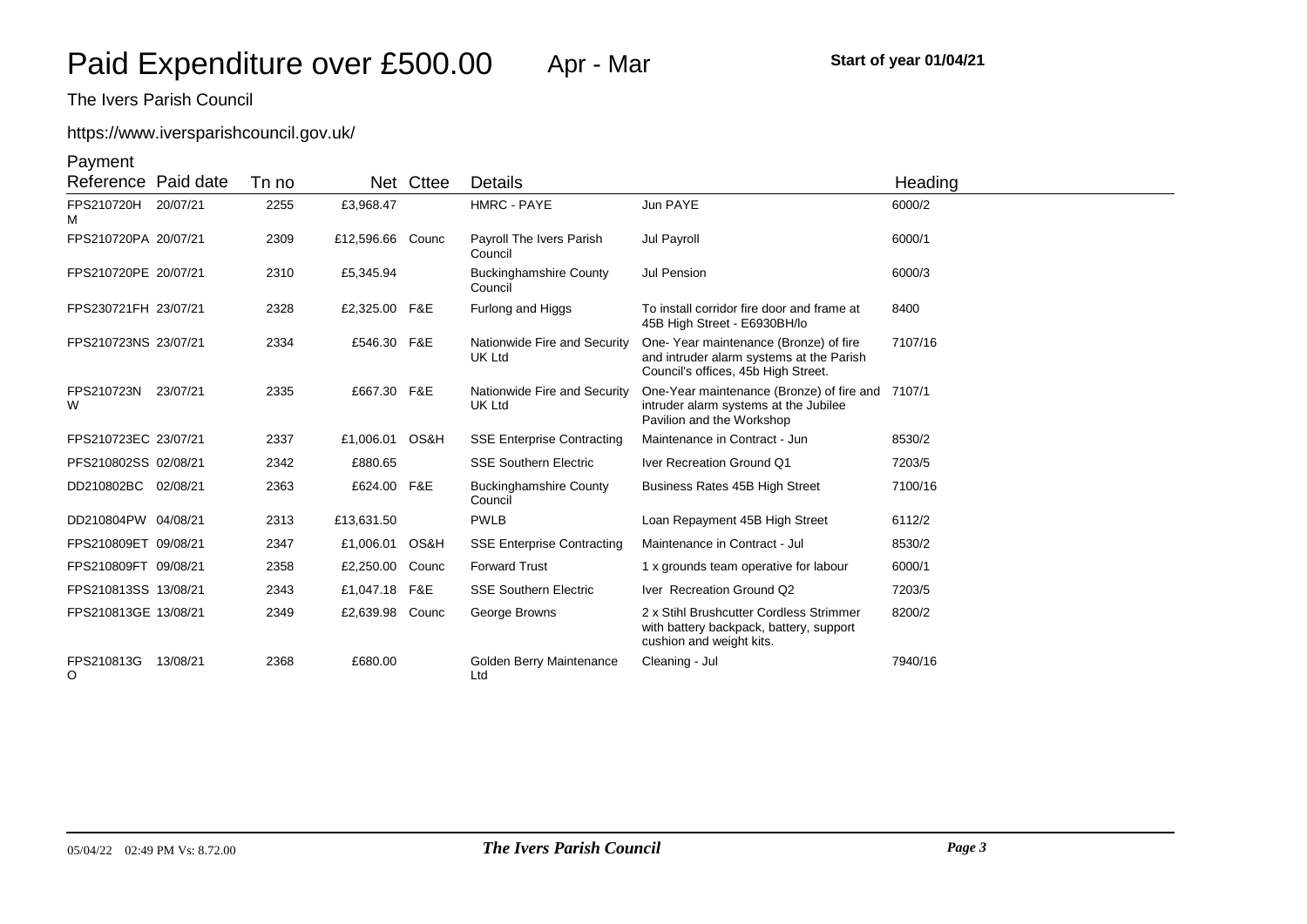# https://www.iversparishcouncil.gov.uk/

| Reference Paid date      |          | Tn no |                  | Net Cttee | Details                                  |                                                                                                                                                                                                                                                                                                                                                                                                                              | Heading |
|--------------------------|----------|-------|------------------|-----------|------------------------------------------|------------------------------------------------------------------------------------------------------------------------------------------------------------------------------------------------------------------------------------------------------------------------------------------------------------------------------------------------------------------------------------------------------------------------------|---------|
| FPS210813W 13/08/21<br>н |          | 2378  | £850.00          | Counc     | <b>Wellers Hedley</b>                    | General Advice for Iver Heath Recreation<br>Ground:                                                                                                                                                                                                                                                                                                                                                                          | 6615/1  |
|                          |          |       |                  |           |                                          | 1. Legal position of the land-ownership and<br>current set up<br>2. Ownership of assets<br>3. Advice on the existing lease from Fields<br>in trust to the council<br>4. Advice on possible structures enabling<br>the council to run and manage the<br>recreation ground as part of their existing<br>accounts and continue the existing charity<br>to enable funding- lease, management<br>agreement or alternative options |         |
| FPS210816H<br>м          | 16/08/21 | 2308  | £4,564.32        |           | HMRC - PAYE                              | Jul PAYE                                                                                                                                                                                                                                                                                                                                                                                                                     | 6000/2  |
| FPS210816PF 16/08/21     |          | 2370  | £4,903.23        |           | <b>Buckinghamshire County</b><br>Council | Aug Pension                                                                                                                                                                                                                                                                                                                                                                                                                  | 6000/3  |
| FPS210820PR 20/08/21     |          | 2372  | £11,418.08 Counc |           | Payroll The Ivers Parish<br>Council      | Aug Payroll                                                                                                                                                                                                                                                                                                                                                                                                                  | 6000/1  |
| FPS210824FT 24/08/21     |          | 2392  | £2,250.00 OS&H   |           | <b>Forward Trust</b>                     | Supply of Seasonal Resource for grounds<br>maintenance from 6th June 2021 -<br>Invoiced across 4 periods at £2,250 ex VAT                                                                                                                                                                                                                                                                                                    | 8800    |
| FPS210824SS 24/08/21     |          | 2393  | £1,006.01        | OS&H      | <b>SSE Enterprise Contracting</b>        | Maintenance in Contract - Apr                                                                                                                                                                                                                                                                                                                                                                                                | 8530/2  |
| FPS210824SE 24/08/21     |          | 2394  | £1,006.01 OS&H   |           | <b>SSE Enterprise Contracting</b>        | Maintenance in Contract - May                                                                                                                                                                                                                                                                                                                                                                                                | 8530/2  |
| DD210901BC 01/09/21      |          | 2426  | £624.00 F&E      |           | <b>Buckinghamshire County</b><br>Council | Business Rates 45B High Street                                                                                                                                                                                                                                                                                                                                                                                               | 7100/16 |
| FPS210910N 10/09/21<br>W |          | 2402  | £817.00          |           | Nationwide Fire and Security<br>UK Ltd   | Disabled toilet standalone kit<br>Quote QUO00495                                                                                                                                                                                                                                                                                                                                                                             | 7107/2  |
| FPS210910SS 10/09/21     |          | 2405  | £824.42 OS&H     |           | <b>SSE Enterprise Contracting</b>        | Parkway to provide single phase<br>unmetered service                                                                                                                                                                                                                                                                                                                                                                         | 8530/3  |
| FPS210910SC 10/09/21     |          | 2407  | £1,006.01 OS&H   |           | <b>SSE Enterprise Contracting</b>        | Maintenance in Contract - Aug                                                                                                                                                                                                                                                                                                                                                                                                | 8530/2  |
| FPS210910ED 10/09/21     |          | 2411  | £1,402.40 Counc  |           | Edge IT Systems                          | AdvantEDGE Annual Contract (year 2)<br>$3/11/21 - 2/11/22$                                                                                                                                                                                                                                                                                                                                                                   | 6200/1  |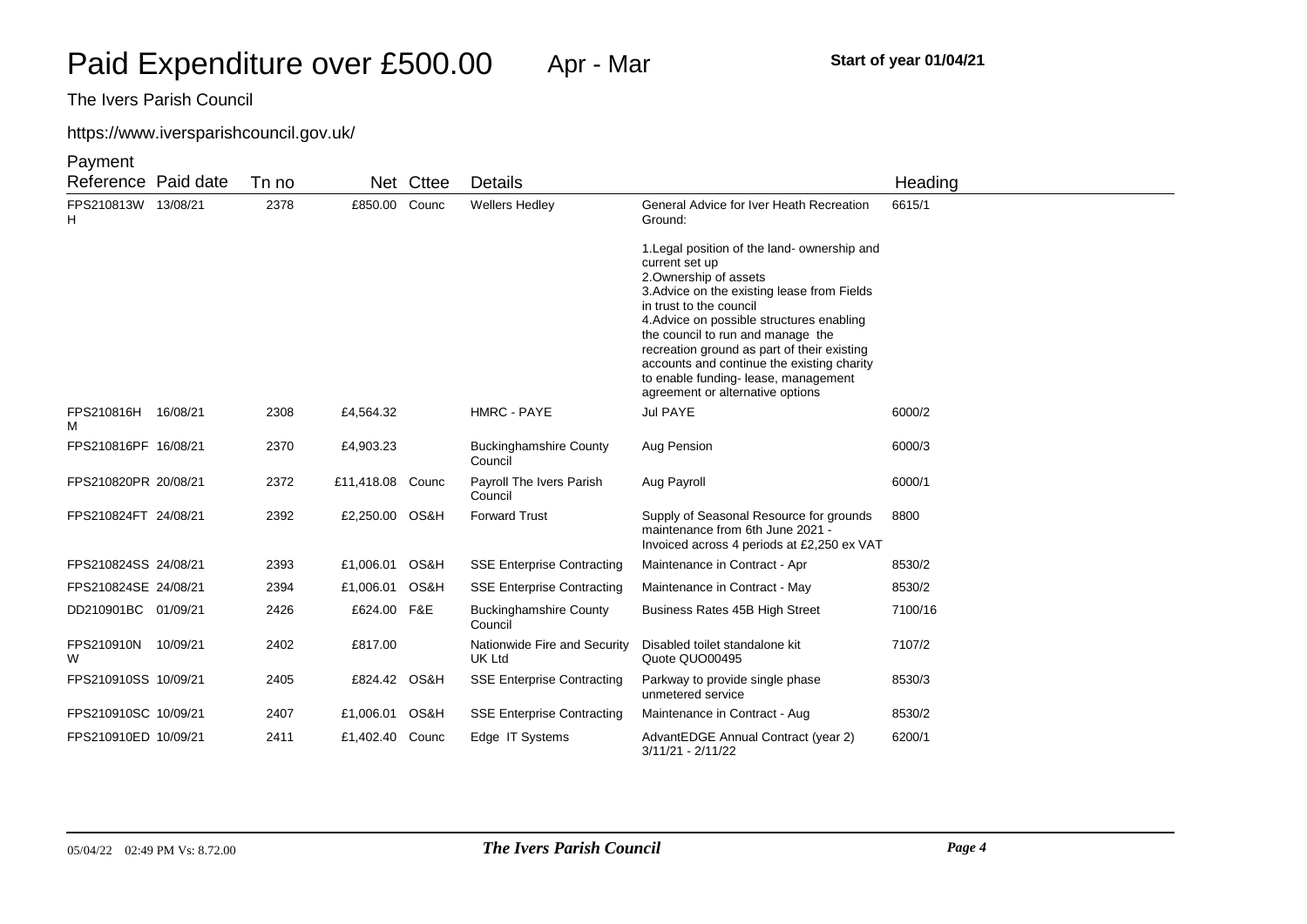# https://www.iversparishcouncil.gov.uk/

| Reference Paid date      | Tn no |                  | Net Cttee | <b>Details</b>                                          |                                                                                                                                                                                                                              | Heading |
|--------------------------|-------|------------------|-----------|---------------------------------------------------------|------------------------------------------------------------------------------------------------------------------------------------------------------------------------------------------------------------------------------|---------|
| FPS210910W 10/09/21      | 2412  | £766.65 Counc    |           | Wexham Mowers                                           | Repair to Toro Mower:                                                                                                                                                                                                        | 8200/1  |
| М                        |       |                  |           |                                                         | Deck Shell £479.00<br><b>Blade £52.19</b><br>Belt £52.19<br>Side chute £31.92<br>$L/H$ hanger £7.64<br>R/H hanger £8.25<br>4 outer rings £49.12<br>15 screws £15.65<br>Labour £76.00<br>cons £2.00<br>Total £757.26 plus vat |         |
| FPS210910PK 10/09/21     | 2415  | £1,600.00 Counc  |           | PKF Littlejohn LLP                                      | Review of AGAR for year ended 31/3/21                                                                                                                                                                                        | 6615/1  |
| FPS210910GB 10/09/21     | 2420  | £580.00          |           | Golden Berry Maintenance<br>Ltd                         | Cleaning - Aug                                                                                                                                                                                                               | 7940/16 |
| FPS210917H 17/09/21<br>м | 2371  | £4,351.74        |           | HMRC - PAYE                                             | Aug PAYE                                                                                                                                                                                                                     | 6000/2  |
| FPS210917FT 17/09/21     | 2423  | £2,250.00 OS&H   |           | <b>Forward Trust</b>                                    | Supply of Seasonal Resource for grounds<br>maintenance from 6th June 2021 -<br>Invoiced across 4 periods at £2,250 ex VAT                                                                                                    | 8800    |
| FPS210917BP 17/09/21     | 2446  | £4,903.23        |           | <b>Buckinghamshire County</b><br>Council                | Sep Pension                                                                                                                                                                                                                  | 6000/3  |
| FPS210920PA 20/09/21     | 2445  | £11,418.08 Counc |           | Payroll The Ivers Parish<br>Council                     | Sep Payroll                                                                                                                                                                                                                  | 6000/1  |
| FPS210924BA 24/09/21     | 2161  | £1,783.79 Counc  |           | Buckinghamshire<br><b>Association of Local Councils</b> | BALC, NALK and LCR Subscriptions                                                                                                                                                                                             | 6615/2  |
| FPS210924LT 24/09/21     | 2451  | £1,680.00        |           | Lamps and Tubes                                         | Christmas Lights 2021                                                                                                                                                                                                        | 6500/1  |
| FPS210924IG 24/09/21     | 2452  | £4,290.00 OS&H   |           | Inspired Glass and Stone                                | Churchyard Push / Pull Testing & Essential<br>Safety work - May 2021<br>St Peters Churchyard and Burial Grounds<br>Testing and associated additional costs<br>Estimated cost: £4,177.50                                      | 8997    |
| FPS210924SA 24/09/21     | 2455  | £2,994.46 OS&H   |           | Secure A Field                                          | Supply and install approx 59 linear Metres<br>of new Post & Rail fencing at St Peters<br>Churchyard.<br>£2,994.46 ex VAT                                                                                                     | 8532/6  |
| FPS210924TI 24/09/21     | 2462  | £700.00          |           | Lamps and Tubes                                         | Christmas Lights 2021                                                                                                                                                                                                        | 7999    |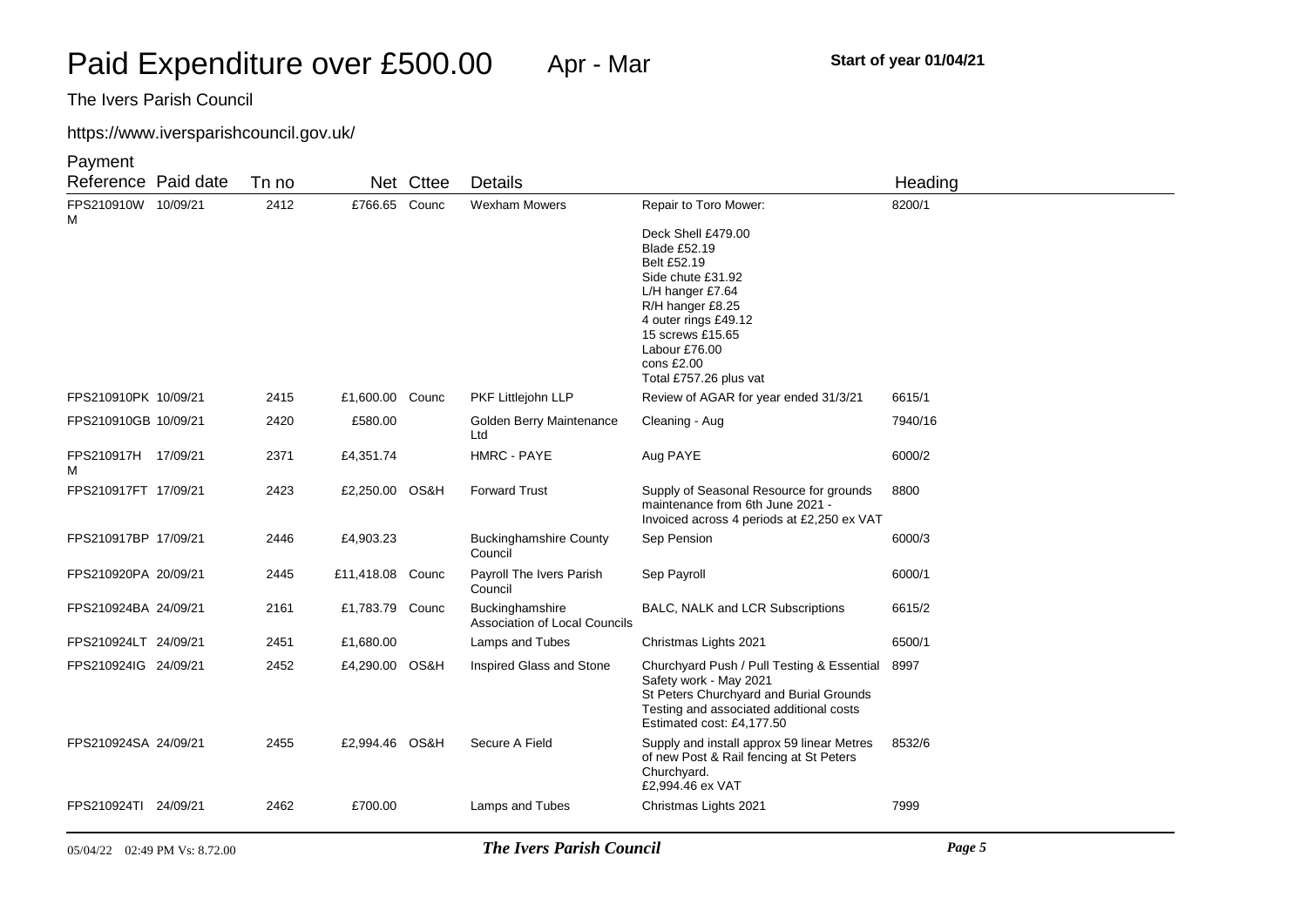# https://www.iversparishcouncil.gov.uk/

| Reference Paid date  |          | Tn no |                  | Net Cttee | <b>Details</b>                           |                                                                                                           | Heading |
|----------------------|----------|-------|------------------|-----------|------------------------------------------|-----------------------------------------------------------------------------------------------------------|---------|
| FPS210928TA 28/09/21 |          | 2468  | £676.43          |           | <b>Talking Business</b>                  | Paper and Toner Cartridges                                                                                | 6640/3  |
| DD211001BC 01/10/21  |          | 2486  | £624.00 F&E      |           | <b>Buckinghamshire County</b><br>Council | <b>Business Rates 45B High Street</b>                                                                     | 7100/16 |
| FPS211007AU 07/10/21 |          | 2476  | £1,418.00        |           | Aubergine                                | Annual hosting, domain and support<br>packages                                                            | 6620/2  |
| FPS211007SS 07/10/21 |          | 2477  | £734.24 OS&H     |           | <b>SSE Enterprise Contracting</b>        | Repairs Not in Contract - Sep                                                                             | 8530/3  |
| FPS21107SE 07/10/21  |          | 2478  | £1,006.01        | OS&H      | <b>SSE Enterprise Contracting</b>        | Maintenance in Contract - Sep                                                                             | 8530/2  |
| FPS211007PC 07/10/21 |          | 2479  | £795.00 OS&H     |           | Premier Clean 2000 Ltd                   | Gaffiti cleaning at Iver Heath Recreation<br>Ground - £795 ex VAT                                         | 8532/2  |
| FPS211020H<br>м      | 20/10/21 | 2444  | £4,351.74        |           | HMRC - PAYE                              | Sep PAYE                                                                                                  | 6000/2  |
| FPS211020O 20/10/21  |          | 2484  | £2,200.00 Counc  |           | Oneill Homer                             | Neighbourhood Plan Reg 14 4 days review<br>inc. meeting and draft Sub NP                                  | 6630    |
| FPS211020SS 20/10/21 |          | 2493  | £845.84 OS&H     |           | <b>SSE Enterprise Contracting</b>        | Keenacre, Iver, Bucks                                                                                     | 8530/3  |
|                      |          |       |                  |           |                                          | To remove and replace existing road<br>lanterns as per Reference: 680555/C001 -<br>26/01/21               |         |
| FPS211020JK 20/10/21 |          | 2503  | £2,346.00 OS&H   |           | Japanese Knotweed Ltd                    | Hardings Row Plan:<br>Deposit for 10 year plan - £2,053.20 inc<br><b>VAT</b>                              | 8997    |
|                      |          |       |                  |           |                                          | Brush Cutting to gain access - £462.00 inc<br><b>VAT</b><br>Pin & Tape area - £300.00 inc VAT             |         |
| FPS211020JK 20/10/21 |          | 2504  | £1,100.00 OS&H   |           | Japanese Knotweed Ltd                    | Swan Meadow Plan:<br>Deposit for 10 year plan - £1,080 inc VAT<br>Cutting along pathway - £240.00 inc VAT | 8997    |
| FPS211020BC 20/10/21 |          | 2506  | £11,346.00 Counc |           | <b>Buckinghamshire County</b><br>Council | Parish Council Election May 2021                                                                          | 6600/7  |
| FPS211020PE 20/10/21 |          | 2511  | £5,875.73        |           | <b>Buckinghamshire County</b><br>Council | <b>Oct Pension</b>                                                                                        | 6000/3  |
| FPS211020PR 20/10/21 |          | 2512  | £13,615.84 Counc |           | Payroll The Ivers Parish<br>Council      | Oct Payroll                                                                                               | 6000/1  |
| FPS211027SP 27/10/21 |          | 2492  | £2,933.06        |           | Sutcliffe Play Ltd                       | XZA025 Flexi Net including full assembly.                                                                 | 7900/5  |
| DD211101BC 01/11/21  |          | 2551  | £624.00 F&E      |           | <b>Buckinghamshire County</b><br>Council | Business Rates 45B High Street                                                                            | 7100/16 |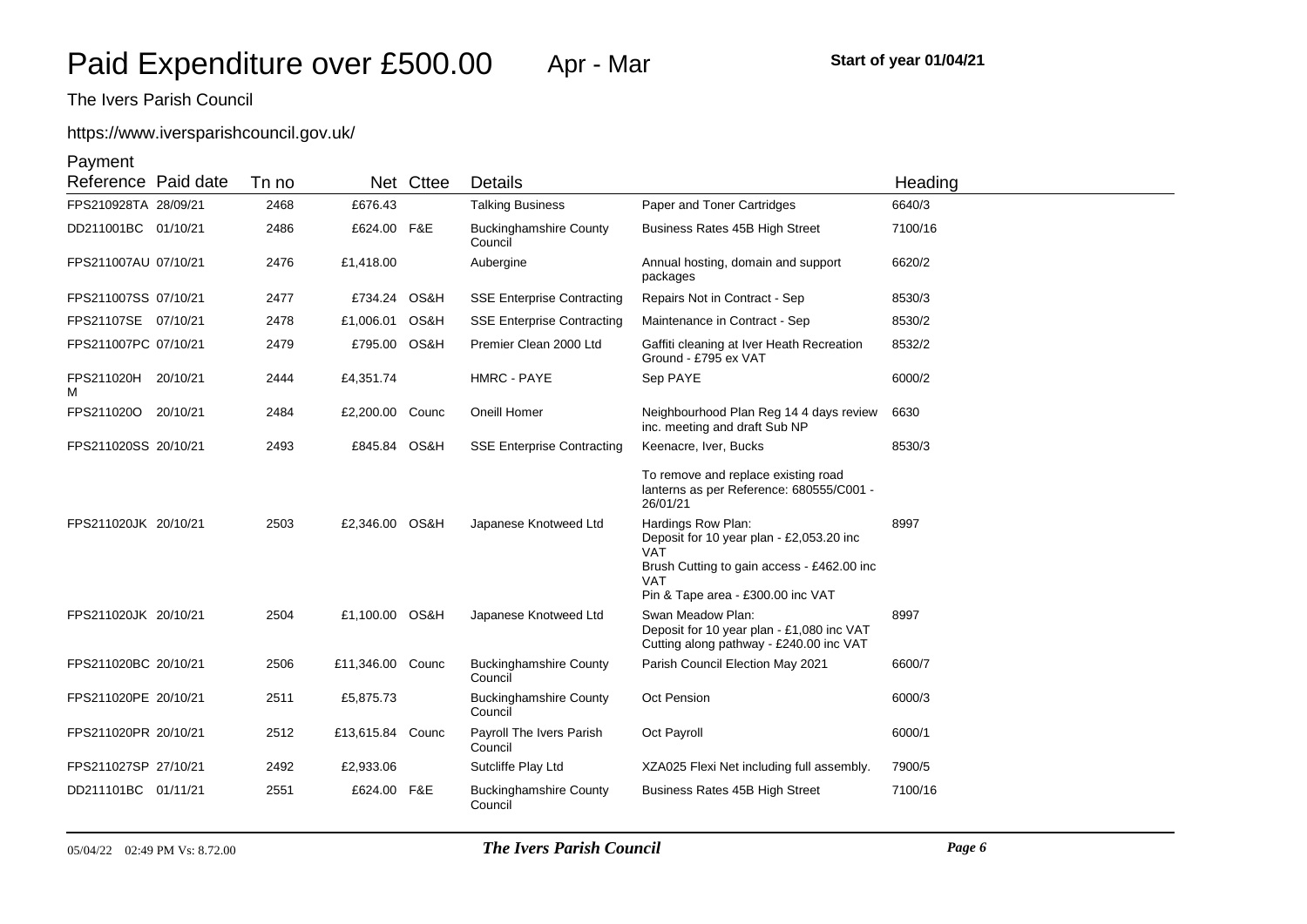# https://www.iversparishcouncil.gov.uk/

| Reference Paid date      |          | Tn no |                  | Net Cttee | Details                                  |                                                                                             | Heading |
|--------------------------|----------|-------|------------------|-----------|------------------------------------------|---------------------------------------------------------------------------------------------|---------|
| FPS211105IC 05/11/21     |          | 2526  | £3,464.00 F&E    |           | <b>123ICT</b>                            | 11 Chromebooks as per quote 123QU-1875                                                      | 8400    |
| FPS211105SS 05/11/21     |          | 2532  | £1,006.01 OS&H   |           | <b>SSE Enterprise Contracting</b>        | Maintenance in Contract - Oct                                                               | 8530/2  |
| FPS211112IC 12/11/21     |          | 2550  | £3,958.00 F&E    |           | <b>123ICT</b>                            | screen, warranty, lift and camera                                                           | 8400    |
| DD211115PW 15/11/21      |          | 2517  | £7,774.50        |           | <b>PWLB</b>                              | Loan Repayment Jubilee Pavilion                                                             | 6112/1  |
| FPS211117LT 17/11/21     |          | 2566  | £6,657.00        |           | Lamps and Tubes                          | Christmas Lights 2021                                                                       | 6500/1  |
| FPS211119H 19/11/21<br>м |          | 2510  | £5,369.05        |           | HMRC - PAYE                              | Oct PAYE                                                                                    | 6000/2  |
| FPS211119PR 19/11/21     |          | 2560  | £13,811.74 Counc |           | Payroll The Ivers Parish<br>Council      | Nov Payroll                                                                                 | 6000/1  |
| FPS211119BP 19/11/21     |          | 2562  | £5,768.90        |           | <b>Buckinghamshire County</b><br>Council | Nov Pension                                                                                 | 6000/3  |
| FPS211124E 24/11/21<br>W |          | 2573  | £5,283.00 Counc  |           | <b>Ellis Wittam Limited</b>              | Annual H&S and HR Services Contract                                                         | 6615/4  |
| FPS211124CH 24/11/21     |          | 2577  | £664.00          |           |                                          | Chiltern Hygiene Services Ltd Sanitary Disposal Service at 4 locations                      | 7940/1  |
| FPS211201BC 01/12/21     |          | 2597  | £4,988.83 OS&H   |           | <b>Buckinghamshire County</b><br>Council | Lease Swan Meadow                                                                           | 7911    |
| DD211201BC 01/12/21      |          | 2608  | £624.00 F&E      |           | <b>Buckinghamshire County</b><br>Council | Business Rates 45B High Street                                                              | 7100/16 |
| FPS211209SJ 09/12/21     |          | 2604  | £505.00 F&E      |           | St John Ambulance                        | Sales quotation number: 24060<br>1 x 564553916 - DEFIBSAFE 2<br>EXTERNAL CABINET - LOCKABLE | 8400    |
| FPS211209O               | 09/12/21 | 2613  | £5,500.00        |           | Oneill Homer                             | 10 days support for preparation of<br>Regulation 14 Review.                                 | 6630    |
| FPS211209AH 09/12/21     |          | 2614  | £840.00          |           | Albert Huber M Ltd                       | <b>Hedge Cutting Services</b>                                                               | 8532/6  |
| FPS211209IN 09/12/21     |          | 2616  | £520.00 OS&H     |           | Infrastruct CS Ltd                       | Iver Recreation Ground Path<br>Provide indicative designs and attend<br>meeting             | 8800    |
| FPS211209RT 09/12/21     |          | 2617  | £540.48 OS&H     |           | Rigby Taylor                             | 24 x Duraline Concentrate Pitch Whitener<br>@ £22.52 = £540.48                              | 8532/1  |
| FPS211217H 17/12/21<br>м |          | 2561  | £5,593.48        |           | HMRC - PAYE                              | Nov PAYE                                                                                    | 6000/2  |
| FPS211217CV 17/12/21     |          | 2619  | £2,500.00 Counc  |           | <b>Colne Valley Park Trust</b>           | Annual Contribution to Colne Valley<br>Regional Park 2021/22                                | 6510/4  |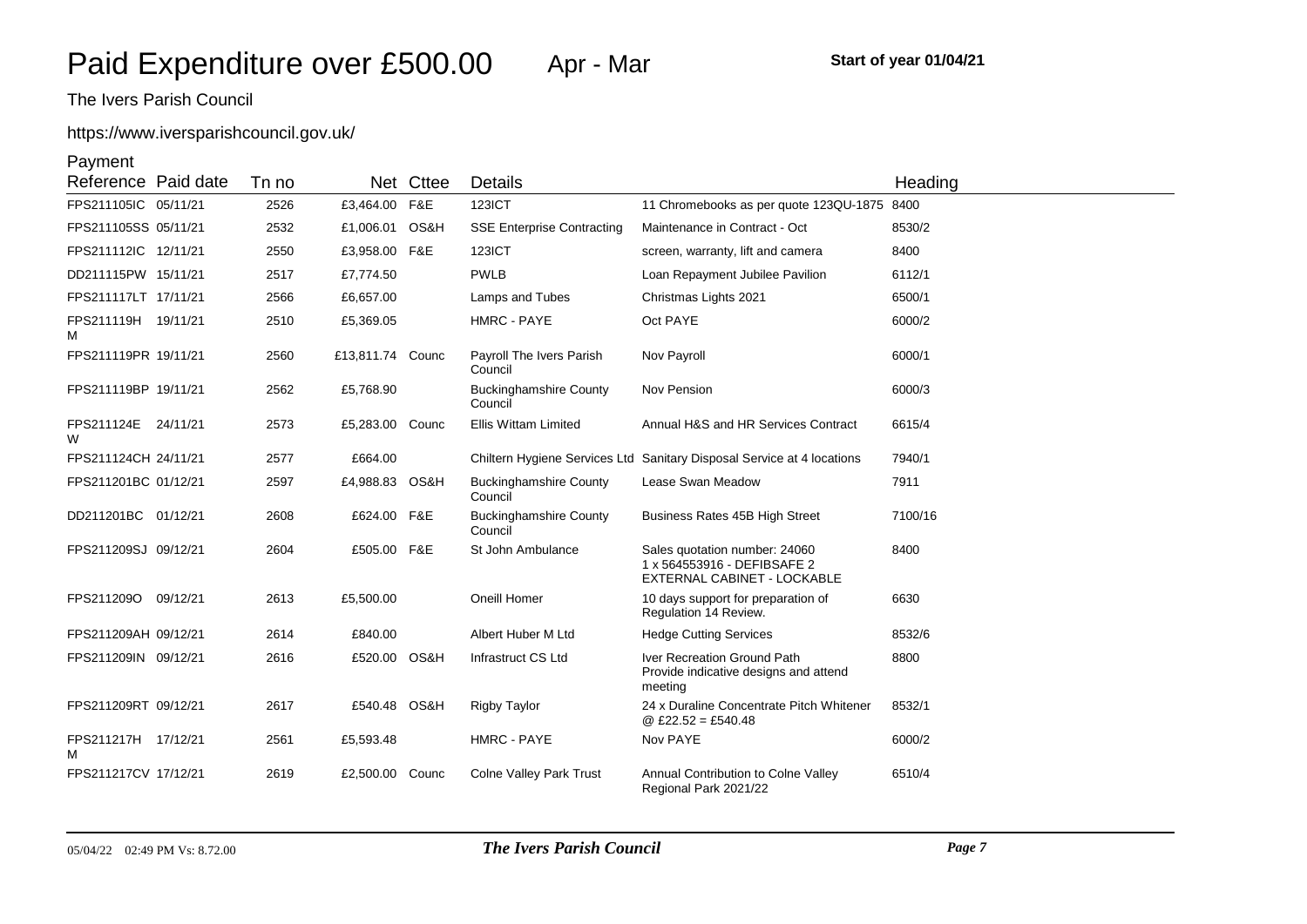## https://www.iversparishcouncil.gov.uk/

| Reference Paid date      | Tn no |                  | Net Cttee | Details                                  |                                                                                                                                                                                                                                                                                                             | Heading |
|--------------------------|-------|------------------|-----------|------------------------------------------|-------------------------------------------------------------------------------------------------------------------------------------------------------------------------------------------------------------------------------------------------------------------------------------------------------------|---------|
| FPS211217PF 17/12/21     | 2621  | £6,337.07        |           | <b>Buckinghamshire County</b><br>Council | Dec Pension                                                                                                                                                                                                                                                                                                 | 6000/3  |
| FPS211217PR 17/12/21     | 2622  | £14,863.40 Counc |           | Payroll The Ivers Parish<br>Council      | Dec Payroll                                                                                                                                                                                                                                                                                                 | 6000/1  |
| DD220104BC 04/01/22      | 2656  | £624.00 F&E      |           | <b>Buckinghamshire County</b><br>Council | Business Rates 45B High Street                                                                                                                                                                                                                                                                              | 7100/16 |
| FPS220111IT 11/01/22     | 2645  | £4,463.92        |           | Inetex                                   | 3 x .Dell Vostro Laptop - £453.02 ex VAT<br>of15.6" 1920x1080 screen<br>oAMD Ryzen 5 processor<br>o8GB Memory<br>o256GB PCIe NVMe SSD<br>•Anti Virus license - £44.99 ex VAT for the<br>first year, £34.99 ex VAT each following<br>year (per machine).<br>•Up to 2 hours setup per laptop - £150 ex<br>VAT | 6200/3  |
| FPS220111SS 11/01/22     | 2647  | £1,006.01 OS&H   |           | <b>SSE Enterprise Contracting</b>        | Maintenance in Contract - Dec                                                                                                                                                                                                                                                                               | 8530/2  |
| FPS220119SS 19/01/22     | 2674  | £33,355.38 OS&H  |           | <b>SSE Enterprise Contracting</b>        | 93 Pilezo 16L 500ma Lanterns @ £358.66                                                                                                                                                                                                                                                                      | 8530/4  |
| FPS220119TB 19/01/22     | 2677  | £2,112.00 F&E    |           | <b>Talking Business</b>                  | 6 x Deluxe Fliptop Meeting Room Table<br>1600 x 600mm, 25mm thick white tops,<br>silver frame at £352 each.                                                                                                                                                                                                 | 8400    |
| FPS220119FT 19/01/22     | 2685  | £565.00 OS&H     |           | <b>Forward Trust</b>                     | Supply of Seasonal Resource for grounds<br>maintenance from 6th June 2021 -<br>Invoiced across 4 periods at £2,250 ex VAT                                                                                                                                                                                   | 8800    |
| FPS220120H 20/01/22<br>м | 2620  | £6,273.88        |           | <b>HMRC - PAYE</b>                       | Dec PAYE                                                                                                                                                                                                                                                                                                    | 6000/2  |
| FPS220120PR 20/01/22     | 2661  | £13,682.25 Counc |           | Payroll The Ivers Parish<br>Council      | Jan Payroll                                                                                                                                                                                                                                                                                                 | 6000/1  |
| FPS220120PF 20/01/22     | 2662  | £5,639.45        |           | <b>Buckinghamshire County</b><br>Council | Jan Pension                                                                                                                                                                                                                                                                                                 | 6000/3  |
| FPS220127LG 27/01/22     | 2692  | £2,900.00 Counc  |           | <b>LGRC Associates Ltd</b>               | Initial Deposit to cover Locum Payments                                                                                                                                                                                                                                                                     | 6615/1  |
| FPS220202SA 02/02/22     | 2700  | £796.00 F&E      |           | Salvum Ltd                               | Fire Risk Assessment Re-inspections at 4<br>sites, at £199 per site:<br>Office - 45B High Street, Iver<br>Workshop - Iver Recreation Ground<br>Jubilee Pavilion - Iver Recreation Ground<br>Pavilion - Iver Heath Recreation Ground                                                                         | 7999    |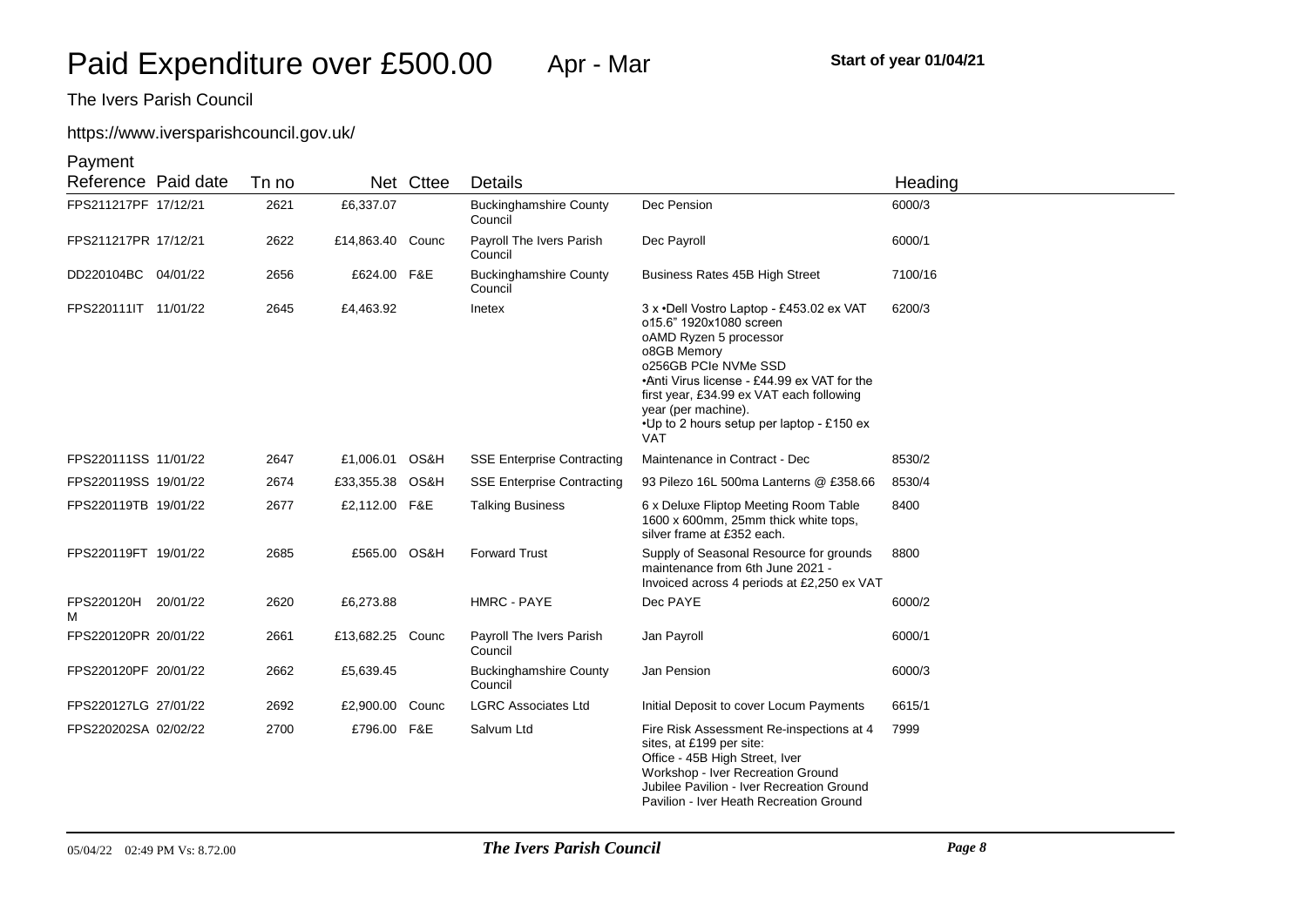# https://www.iversparishcouncil.gov.uk/

| Reference Paid date      | Tn no |                  | Net Cttee | Details                                  |                                                                                                                                                                                   | Heading |
|--------------------------|-------|------------------|-----------|------------------------------------------|-----------------------------------------------------------------------------------------------------------------------------------------------------------------------------------|---------|
| FPS220202GE 02/02/22     | 2701  | £531.57 Counc    |           | George Browns                            | Kubota utility vehicle annual service                                                                                                                                             | 8100/2  |
| FPS220202GB 02/02/22     | 2702  | £930.17 Counc    |           | George Browns                            | Kubota annual service                                                                                                                                                             | 8100/2  |
| FPS220202SO 02/02/22     | 2707  | £1,006.01 OS&H   |           | <b>SSE Enterprise Contracting</b>        | Maintenance in Contract - Jan                                                                                                                                                     | 8530/2  |
| FPS220202PA 02/02/22     | 2712  | £755.82          |           | <b>Palmac Electrical Services</b>        | Emergency Lighting - Iver Heath Pavilion                                                                                                                                          | 7107/2  |
| DD220204PW 04/02/22      | 2676  | £13,631.50       |           | <b>PWLB</b>                              | Loan Repayment 45B High Street                                                                                                                                                    | 6112/2  |
| FPS220211LT 11/02/22     | 2718  | £5,166.75 F&E    |           | Lamps and Tubes                          | Christmas Lights 2021 75% of Contract<br>Value                                                                                                                                    | 6500/1  |
| FPS220211LA 11/02/22     | 2719  | £1,744.75 F&E    |           | Lamps and Tubes                          | Christmas Lights 2021 25% of Contract<br>Value                                                                                                                                    | 6500/1  |
| FPS220211O 11/02/22<br>W | 2722  | £601.00 Counc    |           | Olympic Workwear                         | Uniform / PPE for Grounds Staff and<br>Caretaker                                                                                                                                  | 8300/2  |
| FPS220211LG 11/02/22     | 2725  | £4,137.32 Counc  |           | <b>LGRC Associates Ltd</b>               | Locum Clerk Services - Jan                                                                                                                                                        | 6615/1  |
| FPS220217SS 17/02/22     | 2726  | £11,369.22 OS&H  |           | <b>SSE Enterprise Contracting</b>        | 93 Replaciong heads to match existing<br>parish specification $@$ £115.54 =<br>£10.745.22<br>16 days - rate to check columns identified<br>for change by TIPC $@E39.00 = £624.00$ | 8530/4  |
| FPS220217BS 17/02/22     | 2731  | £1,165.59 OS&H   |           | The Bin Shop                             | Supply of 9 x Bins - KDECOHOOD with<br>Plastic Liner & lock and key and Ground<br>Fixing Kit @ £129.51 = £1,165.59 ex VAT                                                         | 8520/3  |
| FPS220217G 17/02/22<br>W | 2737  | £5,973.31        |           | The Groundwork South Trust<br>Ltd        | Conservation work 4 sites                                                                                                                                                         | 8532/7  |
| FPS220218H 18/02/22<br>м | 2660  | £5,272.86        |           | HMRC - PAYE                              | Jan PAYE                                                                                                                                                                          | 6000/2  |
| FPS220218PE 18/02/22     | 2735  | £4,833.05        |           | <b>Buckinghamshire County</b><br>Council | Feb Pension                                                                                                                                                                       | 6000/3  |
| FPS220218PR 18/02/22     | 2736  | £11,909.41 Counc |           | Payroll The Ivers Parish<br>Council      | Feb Payroll                                                                                                                                                                       | 6000/1  |
| FPS220304PC 04/03/22     | 2762  | £660.00          |           | Prime Compliance                         | Iver Heath Pavilion Cold Water Storage<br>Tanks                                                                                                                                   | 7999    |
| FPS220304AS 04/03/22     | 2765  | £560.00 F&E      |           | Ambush Security Systems                  | Iver Heath Pavilion - To carry out a routine<br>service to 13 x manual roller shutters -<br>50% Deposit                                                                           | 7808/2  |
| FPS220311NF 11/03/22     | 2780  | £1,004.89        |           | Nationwide Fire and Security<br>UK Ltd   | <b>Emergency Lights Install</b><br>Quote QUO00509                                                                                                                                 | 7107/2  |